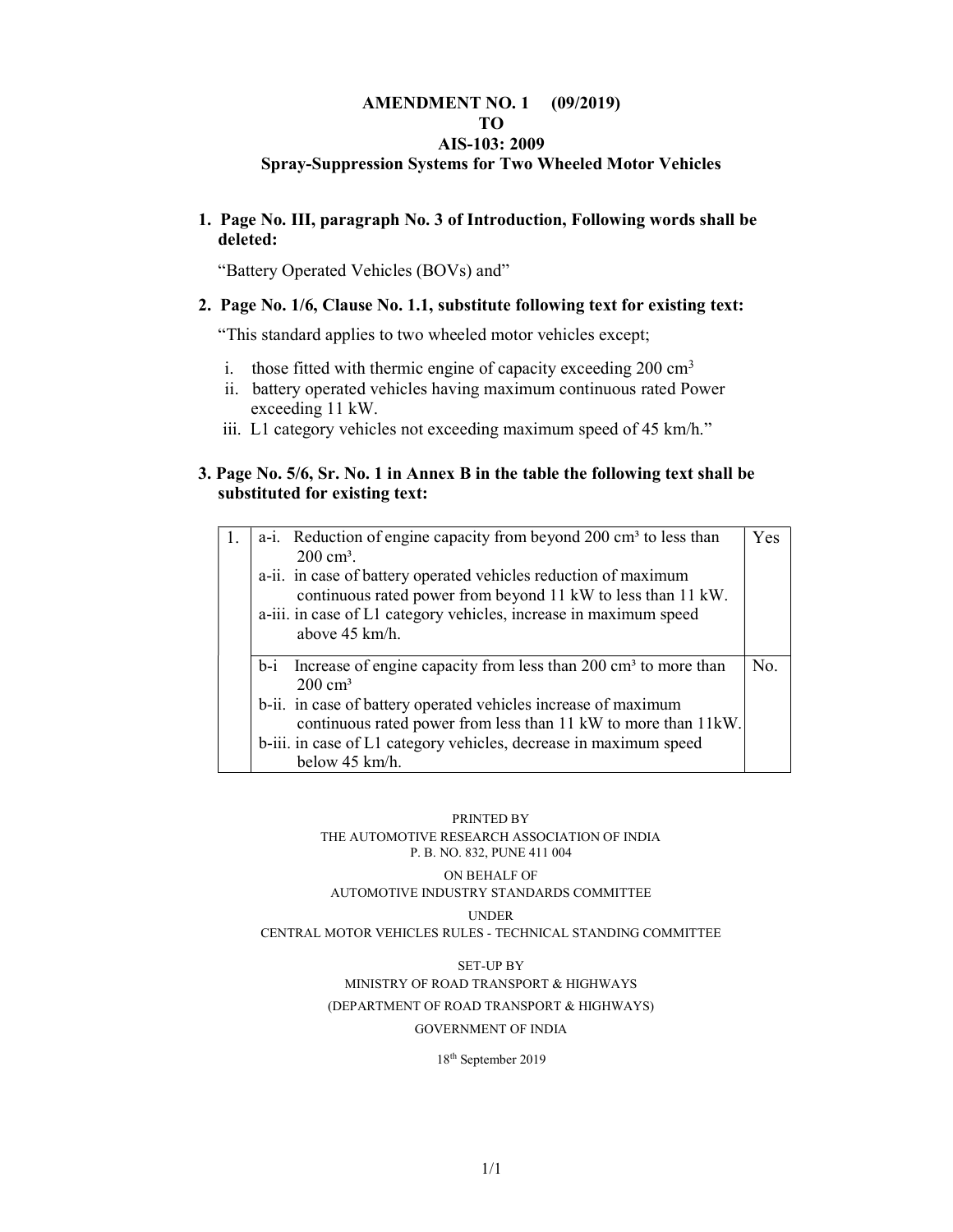## AUTOMOTIVE INDUSTRY STANDARD

# **Automotive Vehicles - Spray-Suppression Systems for Two Wheeled Motor Vehicles**

PRINTED BY THE AUTOMOTIVE RESEARCH ASSOCIATION OF INDIA P.B. NO. 832, PUNE 411 004

ON BEHALF OF AUTOMOTIVE INDUSTRY STANDARDS COMMITTEE

UNDER

CENTRAL MOTOR VEHICLE RULES – TECHNICAL STANDING COMMITTEE

SET-UP BY MINISTRY OF SHIPPING, ROAD TRANSPORT & HIGHWAYS (DEPARTMENT OF ROAD TRANSPORT & HIGHWAYS) GOVERNMENT OF INDIA

August 2009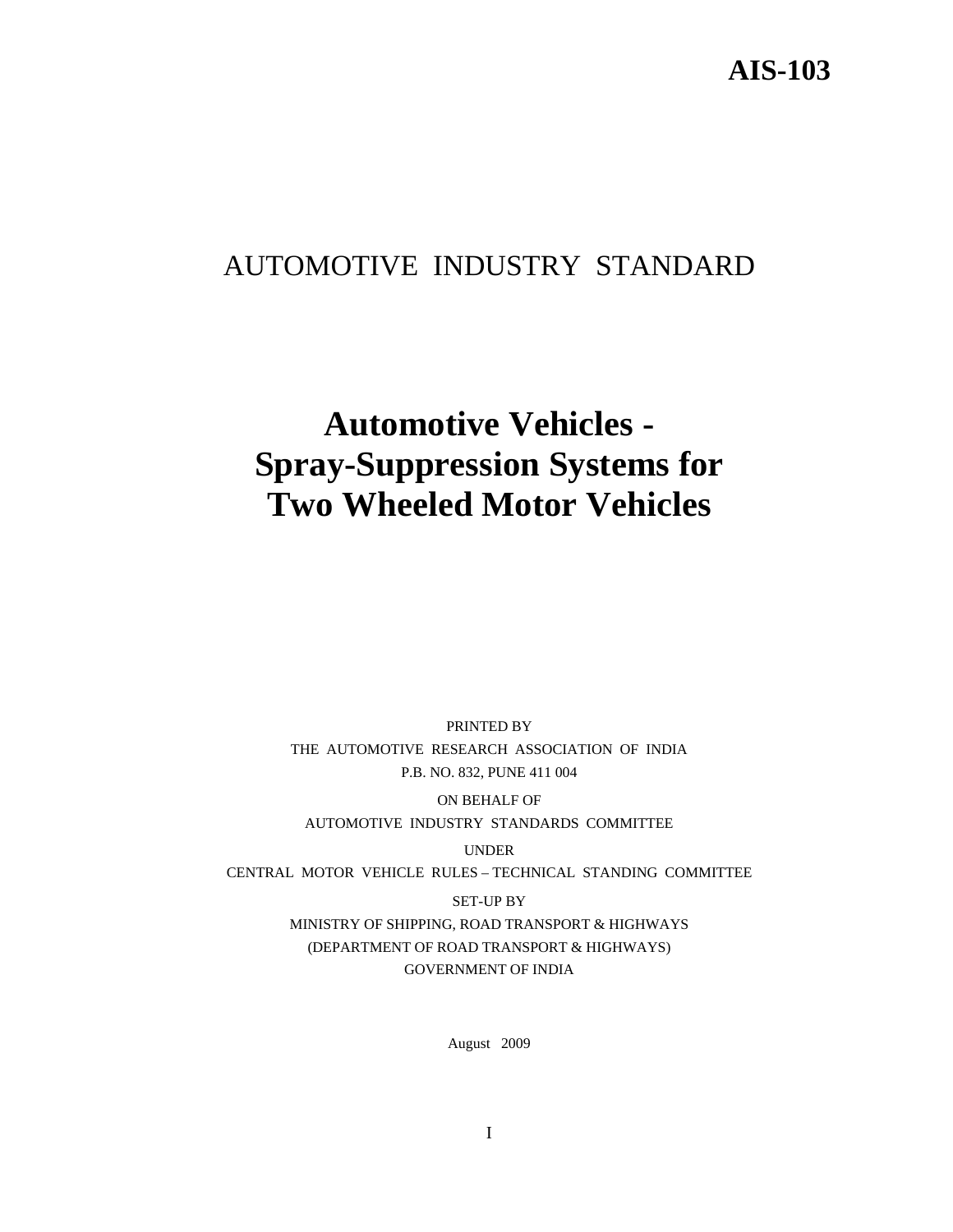| Sr.<br>No. | Corrigenda.             | Amendment | <b>Revision</b> | <b>Date</b> | <b>Remark</b> | Misc. |
|------------|-------------------------|-----------|-----------------|-------------|---------------|-------|
|            |                         |           |                 |             |               |       |
|            |                         |           |                 |             |               |       |
|            |                         |           |                 |             |               |       |
|            |                         |           |                 |             |               |       |
|            |                         |           |                 |             |               |       |
|            |                         |           |                 |             |               |       |
|            |                         |           |                 |             |               |       |
|            |                         |           |                 |             |               |       |
|            |                         |           |                 |             |               |       |
|            |                         |           |                 |             |               |       |
|            | <b>General remarks:</b> |           |                 |             |               |       |

## **Status chart of the Standard to be used by the purchaser for updating the record**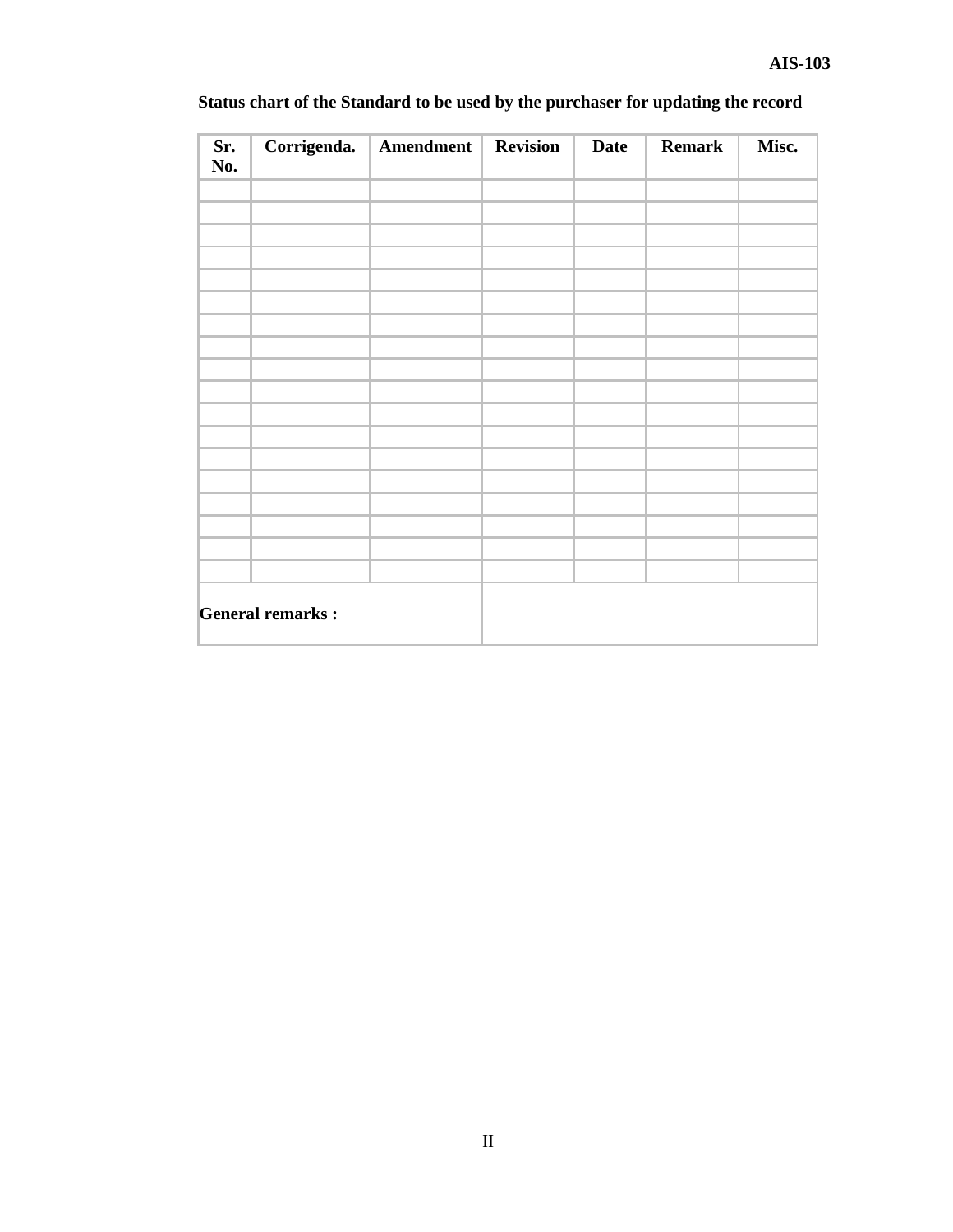#### **INTRODUCTION**

The Government of India felt the need for a permanent agency to expedite the publication of standards and development of test facilities in parallel when the work on the preparation of the standards is going on, as the development of improved safety critical parts can be undertaken only after the publication of the standard and commissioning of test facilities. To this end, the erstwhile Ministry of Surface Transport (MOST) has constituted a permanent Automotive Industry Standard Committee (AISC) vide order No. RT-11028/11/97-MVL dated September 15, 1997. The standards prepared by AISC will be approved by the permanent CMVR Technical Standing Committee (CTSC). After approval, the Automotive Research Association of India, (ARAI), Pune, being the secretariat of the AIS Committee, has published this standard. For better dissemination of this information ARAI has published this document on their website.

The issue of apparent discomfort caused by spray emerging from rear tyre of two wheeled motor vehicle on following vehicle or pedestrian was deliberated in  $17<sup>th</sup>$  CMVR TSC referring to the concern raised by an individual. CMVR TSC directed this subject for formulation of Automotive Industry Standard (AIS).

The reference was drawn from the requirements specified in ADR 42/04 "General Safety Requirements". The requirements of this ADR were studied during the deliberations, which were found to be inadequate to address the difficulty. Therefore, considering the requirements to cope up with the field reality, standard has been evolved. It is, however, clarified that the exclusion (if any) in case of Battery Operated Vehicles (BOVs) and Hybrid Electrical Vehicles (HEVs) can not be on the basis of engine capacity but based on overall body construction.

The Automotive Industry Standards Committee responsible for preparation of this standard is given in Annex: C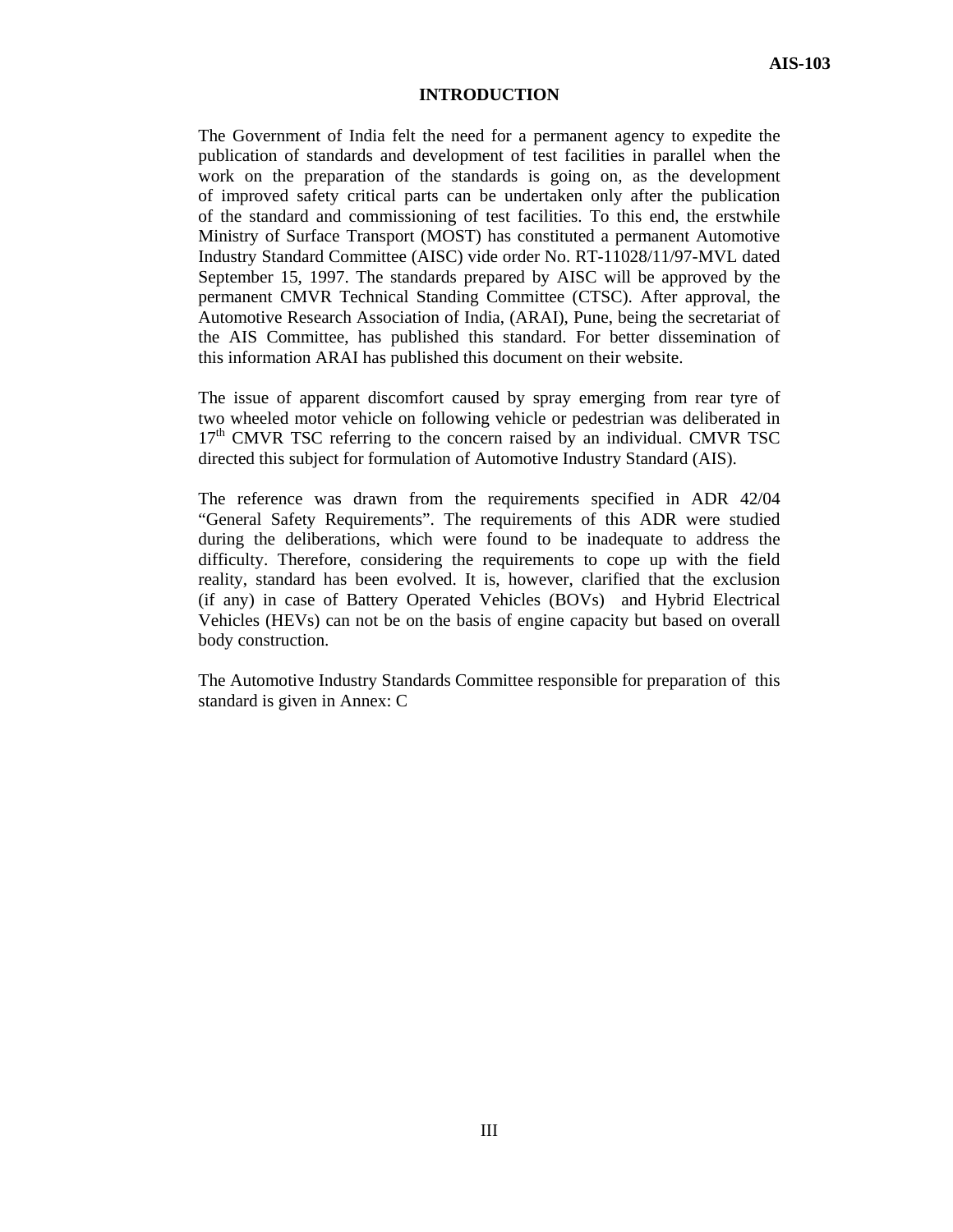| Clause/<br><b>Annex</b><br>No.                                                    | <b>Contents</b>                    | Page<br>No. |
|-----------------------------------------------------------------------------------|------------------------------------|-------------|
| 1                                                                                 | Scope                              | 1/6         |
| $\overline{2}$                                                                    | References                         | 1/6         |
| 3                                                                                 | Definitions                        | 1/6         |
| $\overline{4}$                                                                    | Application for Type Approval      | 1/6         |
| 5                                                                                 | <b>General Requirements</b>        | 2/6         |
| 6                                                                                 | <b>Specific Requirements</b>       | 2/6         |
| 7                                                                                 | Conformity of Production           | 3/6         |
| 8                                                                                 | Criteria for Extension of Approval | 3/6         |
| <b>Annexes</b>                                                                    |                                    |             |
| Technical Specification of the Two Wheeled Motor Vehicle /<br>Annex A<br>Variants |                                    | 4/6         |
| Annex B                                                                           | Criteria for Extension of Approval | 5/6         |
| Annex C                                                                           | <b>Committee Composition</b>       | 6/6         |

## **Automotive Vehicles – Spray- Suppression Systems for Two Wheeled Motor Vehicles**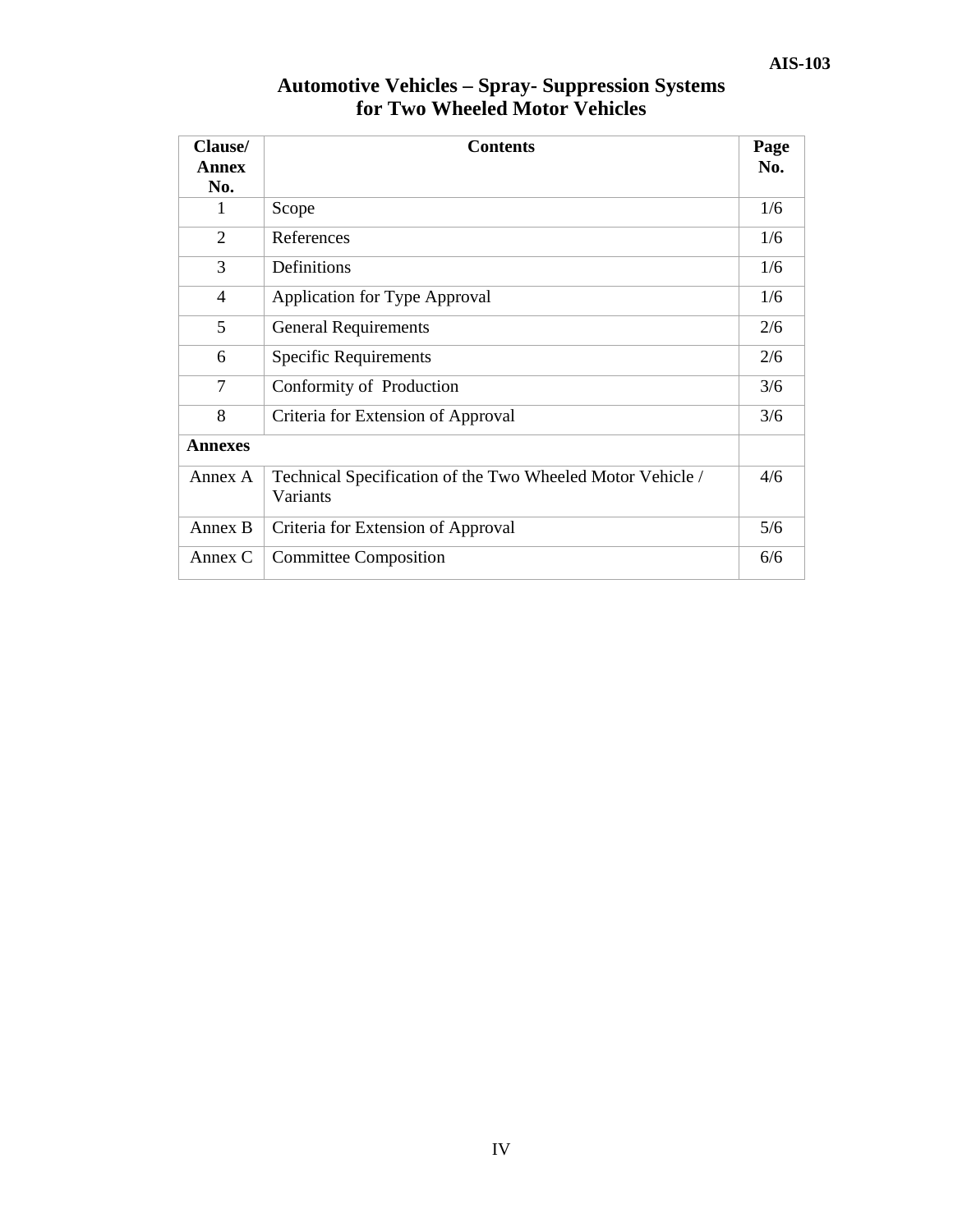## **Automotive Vehicles – Spray- Suppression Systems for Two Wheeled Motor Vehicles**

#### **1 SCOPE**

- 1.1 This standard applies to two wheeled motor vehicles of L2 category except those fitted with thermic engine of capacity more than  $200 \text{ cm}^3$ .
- 1.2 This standard specifies the dimensional requirements of rear spray-suppression systems. These vehicles shall be constructed and / or fitted with spray-suppression system in such a way as to comply with the requirements of this standard.

#### **2 REFERENCES**

- 2.1 AIS-053 : Automotive Vehicles Types Terminology
- 2.2 IS 11422:2001 Terms and Definitions of Weights of Two Wheeled Motor Vehicles.

#### **3 DEFINITIONS**

For the purposes of this standard, the following definitions shall apply:

- 3.1 **"Spray-Suppression System"** means a system intended to reduce the water spray and / or mud thrown upward and rearward by rear tyre of a vehicle in motion. The spray-suppression system shall typically comprise of a mudguard, if required, with a mud flap or any other vehicle part(s).
- 3.2 **"Mudguard"** means a rigid or semi-rigid component intended to suppress the water, mud etc. thrown upwards and rearwards by rear tyres of vehicle in motion which causes discomfort to pillion rider, pedestrians or rider of following vehicles. Mudguard shall be rigidly fixed to frame or other parts of the vehicle.
- 3.3 **"Mud flap"** means rigid or semi rigid part, which may additionally be fitted as an extension of the mudguard.
- 3.4 **"Type of Spray-Suppression System"** means a system, which does not differ in respect of angle  $\theta$  (see 6.1.1).

#### **4 APPLICATION FOR TYPE APPROVAL**

4.1 The application for type approval of a vehicle type with regard to spray-suppression system shall be submitted by the vehicle manufacturer along with at least the details given in Annex A.

> **Note** : If the above details are covered in application for complete vehicle type approval, it is not necessary to submit them separately.

- 4.2 Every functional modification in technical specifications declared in accordance with 4.1, shall be intimated to the testing agency.
- 4.3 Testing agency may then consider, whether;
- 4.3.1 The spray-suppression system with modifications complies with specified requirements, or,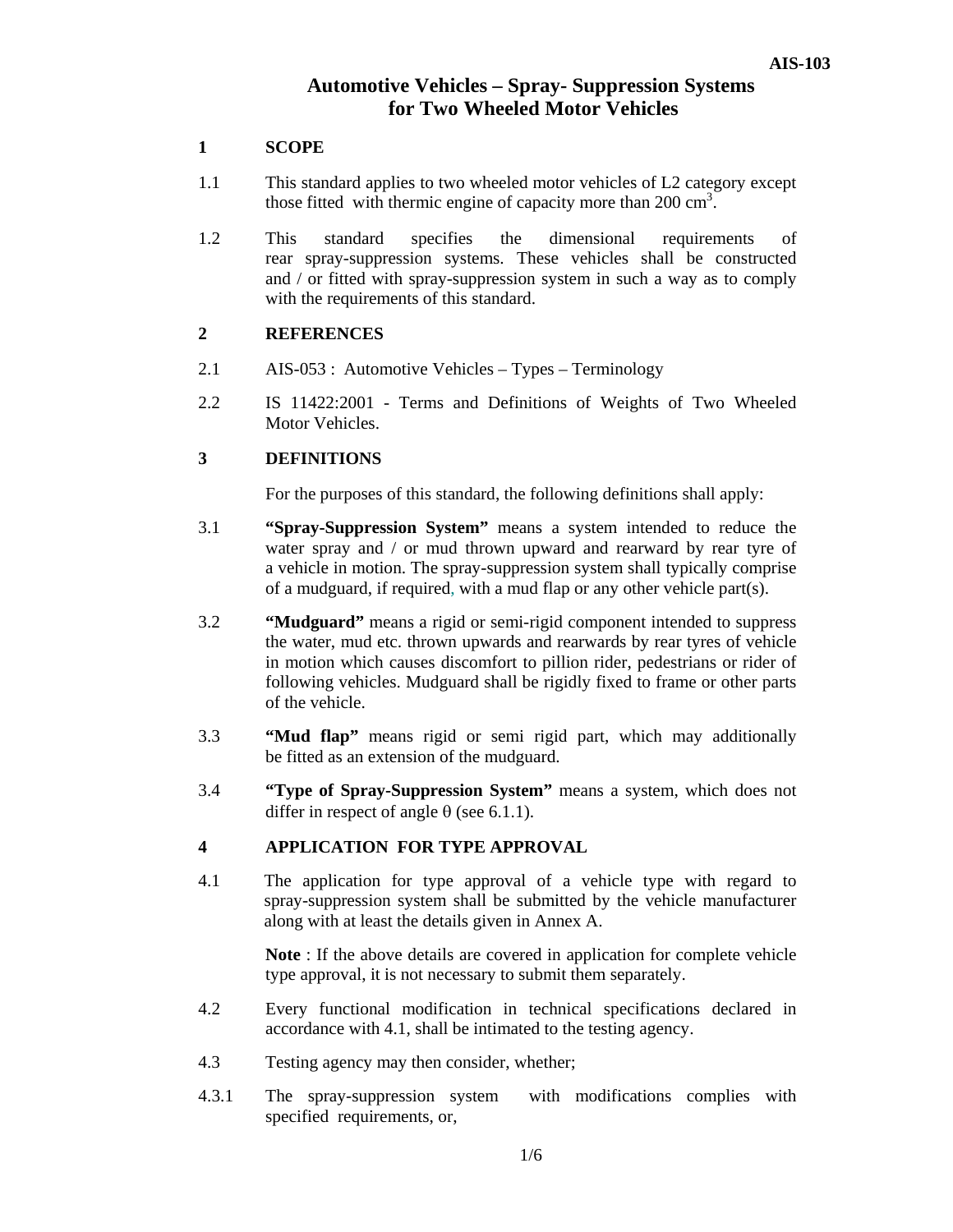- 4.3.2 Any further document verification is required.
- 4.4 In case of 4.3.2, checks for those parameters, which are affected by the modifications only needs to be carried out.
- 4.5 In the event of 4.3.1 or in the case of 4.3.2 after successful compliance to requirements, the certificate of compliance shall be validated for the modified version.

#### **5 GENERAL REQUIREMENTS**

5.1 The rear wheel of the vehicle and the wheel of a side car, if fitted, shall be fitted with spray-suppression system of width not less than the "tyre overall width" of the rear tyre as declared in Annex A. This requirement applies up to 45º of wheel coverage angle (angle "θ" in figure 1). The width of spray-suppression system shall not be less than half of tyre overall width at 60º of wheel coverage angle. (angle "θ" in figure 1).

#### **6 SPECIFIC REQUIREMENTS**

- 6.1 The spray-suppression system provided for the rear wheel and wheel of any side-car if fitted, shall extend not less than wheel coverage angle  $\theta$  subtended between transverse planes (planes perpendicular to the longitudinal median plane of the vehicle) one vertical plane passing through axis of rear wheel and the other passing through that axis and lowermost point of the spray-suppression system when the vehicle is stationary on a horizontal surface without stand (See Figure 1). The vehicle shall be in kerb weight condition as specified in IS 11422 : 2001, added with a weight of 68 kg uniformly placed on riders' seat area. The tyres shall be inflated as recommended by the vehicle manufacturer for the specified load condition.
- 6.1.1 The rear wheel coverage angle  $\theta$  shall be at least 60 $\degree$  (See Figure 1 below).



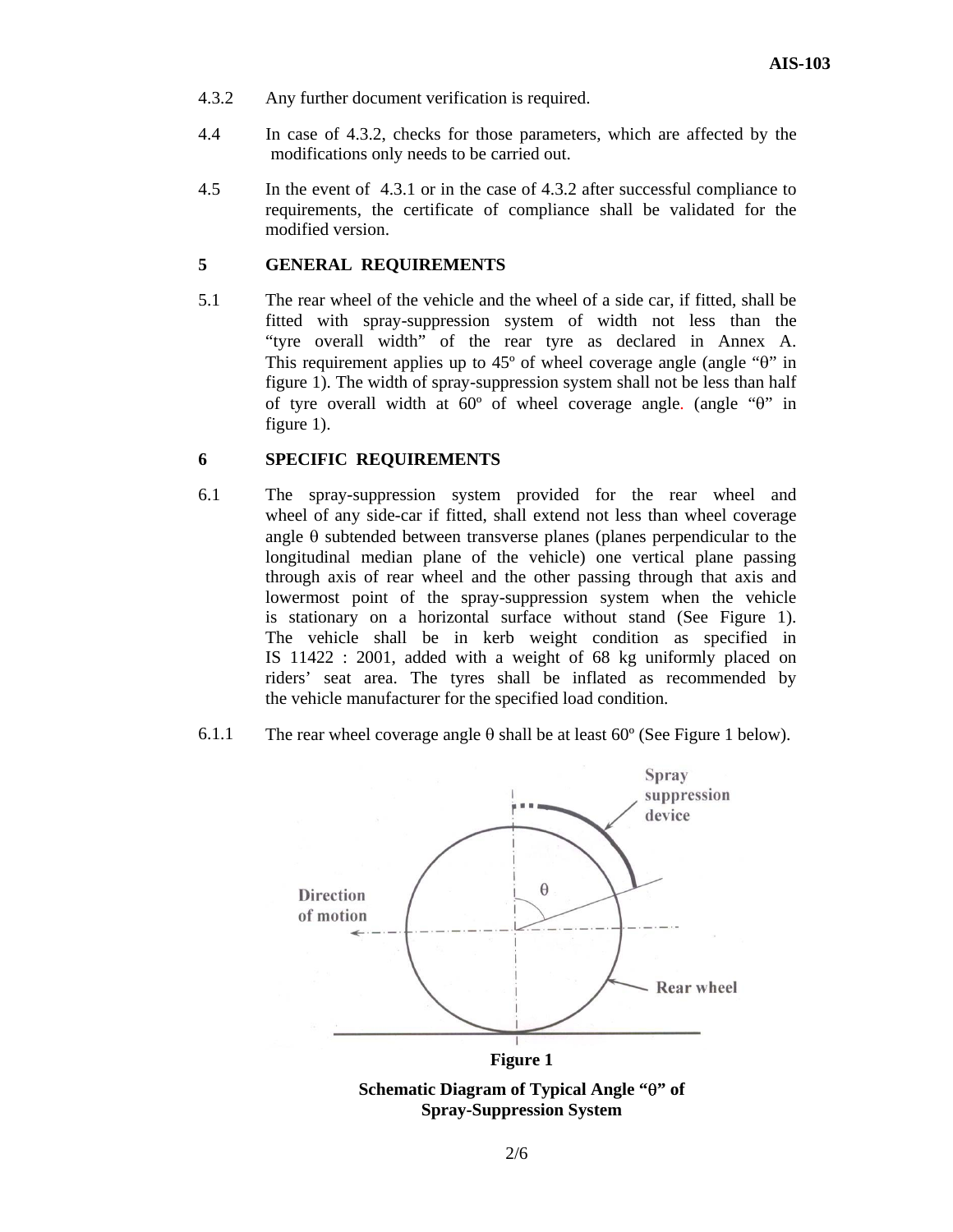6.2 During the type approval, the test agency shall carry out verification / check of the documents submitted to establish the compliance.

#### **7 CONFORMITY OF PRODUCTION**

 Conformity of Production procedure as and when mandated by the Ministry of Road Transport and Highways (MoRTH) shall be applicable.

## **8 CRITERIA FOR EXTENSION OF APPROVAL**

8.1 Please refer to Annex B for Criteria for extension of approval.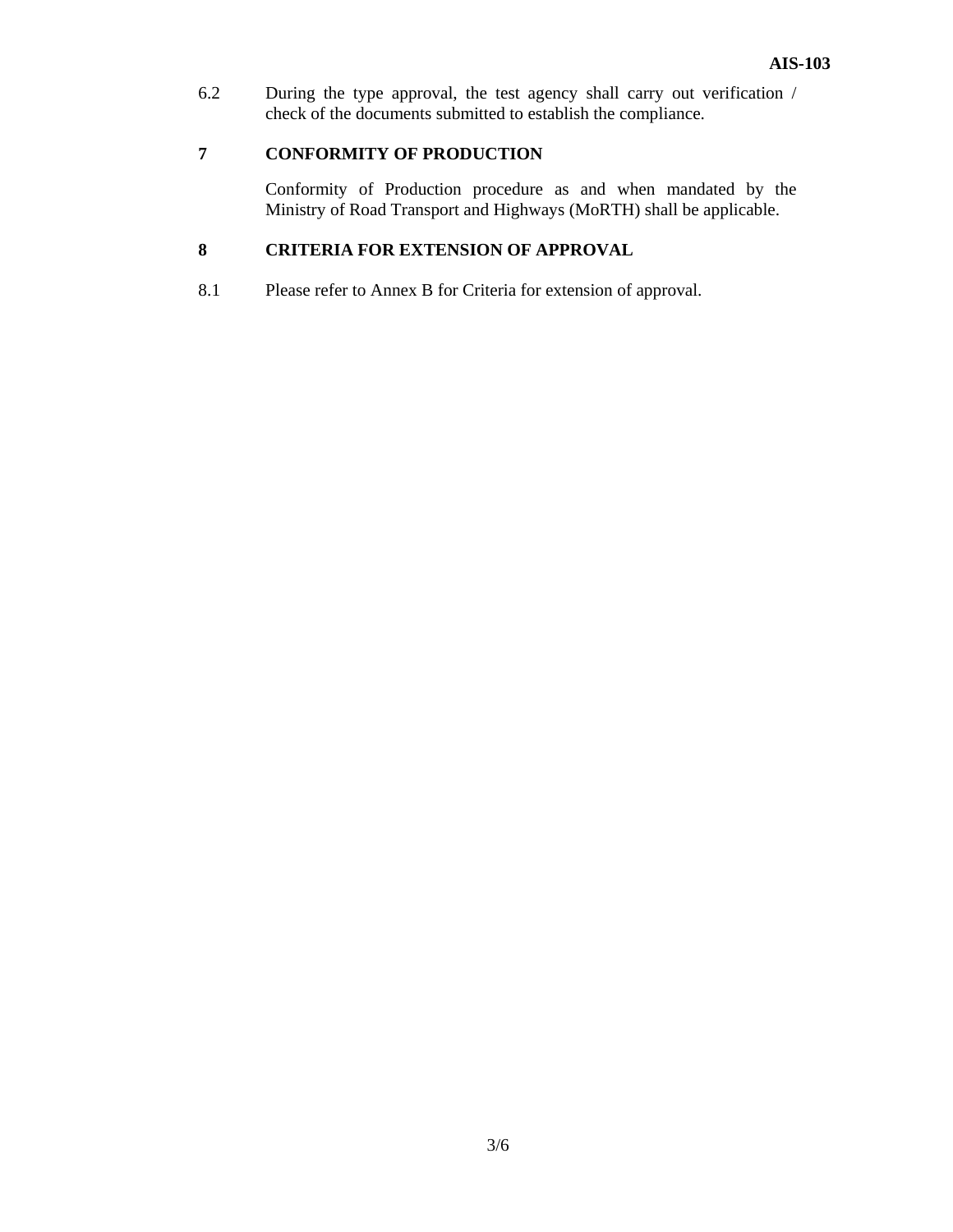## **ANNEX A**

## (See 4.1)

## **TECHNICAL SPECIFICATION OF TWO WHEELED MOTOR VEHICLE / VARIANTS**

| Sr.<br>No.     | <b>Parameter</b>                                                                                                              |  |
|----------------|-------------------------------------------------------------------------------------------------------------------------------|--|
| $\mathbf{1}$   | Name and address of the vehicle<br>manufacturer                                                                               |  |
| $\overline{2}$ | Vehicle model and its variant(s)                                                                                              |  |
| 3              | Engine capacity $(cm3)$                                                                                                       |  |
| $\overline{4}$ | Vehicle category (as per AIS-053)                                                                                             |  |
| 5              | of<br>Tyre Overall Width (maximum<br>variants and tyre makes)                                                                 |  |
| 6              | Diagram showing general arrangement of<br>spray-suppression system, Angle<br>$\theta$<br>(see 6.1.1) and relevant dimensions. |  |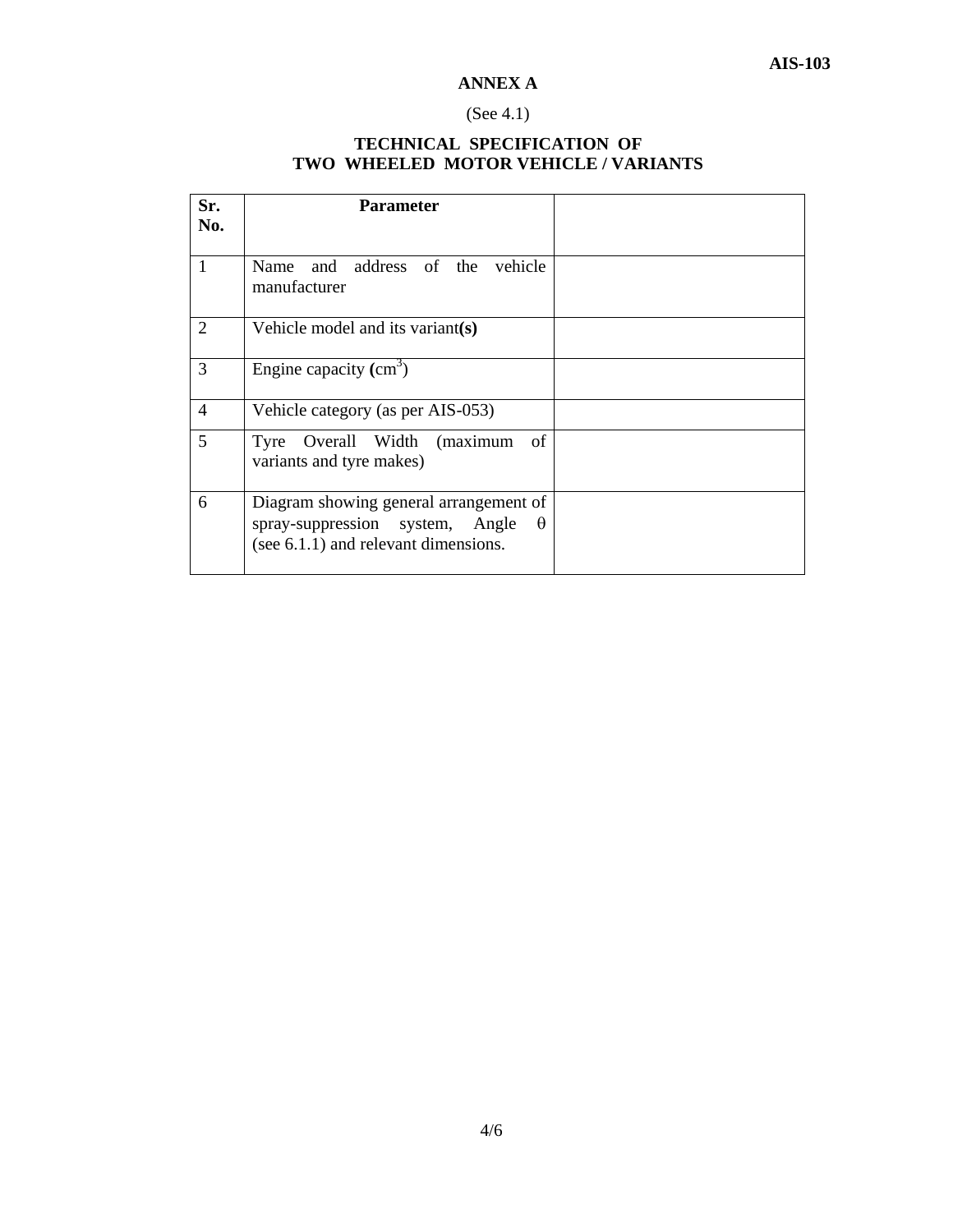## **ANNEX B**

## (See 8.1)

## **CRITERIA FOR EXTENSION OF APPROVAL**

| Sr.<br>No.     | Parameter / Criteria                                                                               | <b>Whether verification</b><br>required |
|----------------|----------------------------------------------------------------------------------------------------|-----------------------------------------|
| $\mathbf{1}$   | Reduction of engine capacity from beyond<br>$200 \text{ cm}^3$ to less than $200 \text{ cm}^3$ .   | <b>Yes</b>                              |
|                | Increase of engine capacity from less than<br>200 cm <sup>3</sup> to more than 200 cm <sup>3</sup> | No                                      |
| $\overline{2}$ | Increase in angle $\theta$ beyond the values specified<br>in $6.1.1$                               | N <sub>0</sub>                          |
| 3              | Increase in Tyre Overall Width                                                                     | Yes                                     |
| 4              | Decrease in Tyre Overall Width                                                                     | N <sub>0</sub>                          |